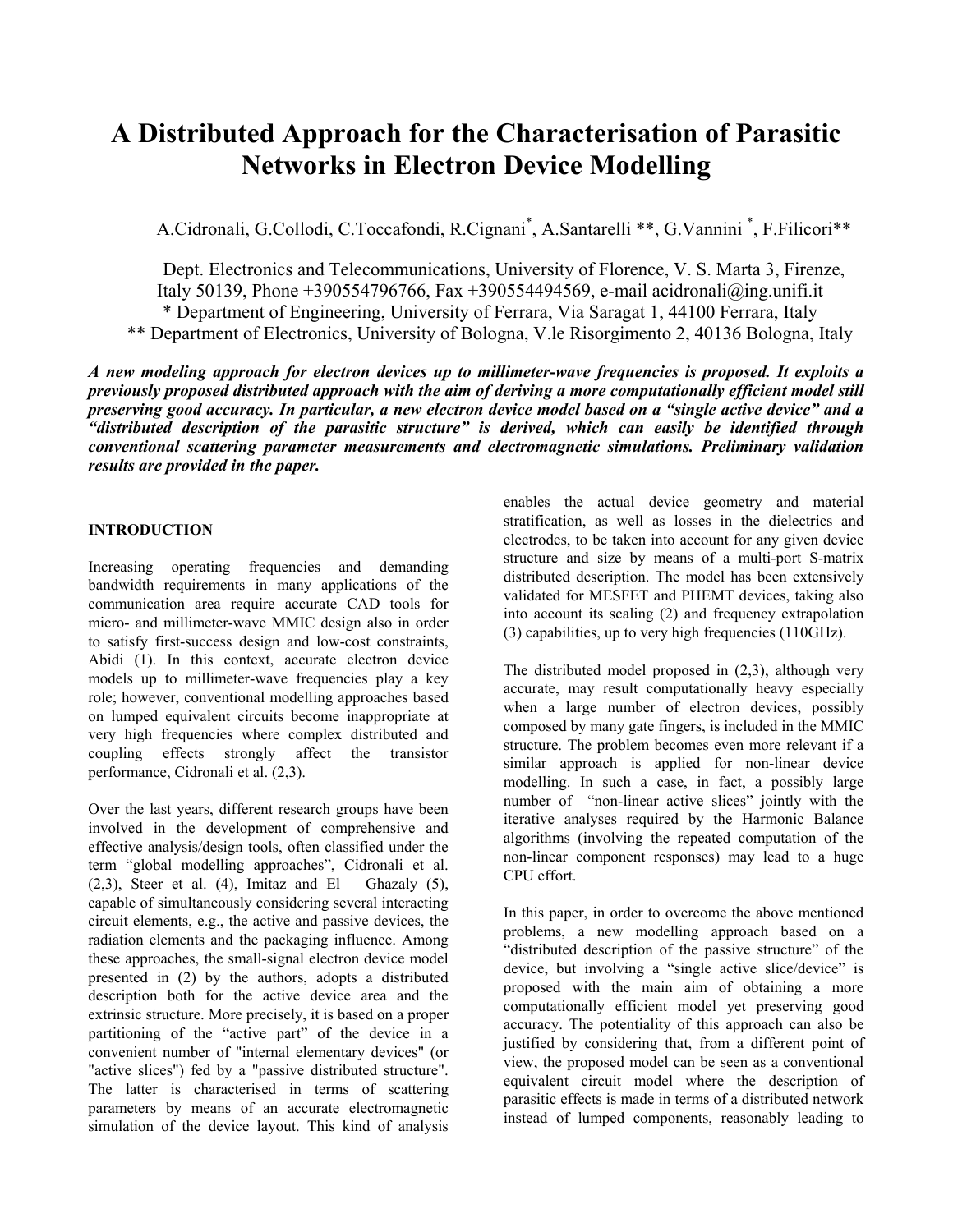higher prediction accuracy. Moreover, model scaling and frequency extrapolation can be carried out according to the procedures proposed in (1,2). Simulation and experimental results seem to confirm that the single active device distributed approach should provide good accuracy in the prediction of the device behaviour up to millimetre-wave frequencies.

### **THE EQUIVALENT DISTRIBUTED PARASSITIC NETWORK**

Let us consider a FET, whose active area is suitably partitioned in a proper number of active slices, as shown in Fig.1a. According to the distributed modelling approach presented in (2,3), the metal passive structure interconnecting the active slices is described in terms of a multi-port scattering matrix **S** , computed by means of an accurate electromagnetic simulation on the basis of layout geometry and material parameters usually provided by the manufacturing foundry, OMMIC (6). Moreover, the same three-port scattering matrix  $\mathbf{\underline{\beta}}_{AS}$  is assumed for all the active slices; this matrix  $\overline{can}$  be identified following the procedures described in (2,3).

In order to maintain the accurate description level of the distributed approach proposed in (2,3) and at the same time to reduce the computational cost, a transformation from the actually distributed model to an equivalent compact version is derived in the paper. The transformation is based on the idea that the distribution of signals feeding the active slices can be approximated, without relevant loss of accuracy, with a mean, weighted value which depends mainly on the distributed nature of the entire metal and dielectric passive structure of the FET. This assumption, which is justified both by electromagnetic simulations and preliminary validation results, leads to the definition of an equivalent model where the passive structure multi-port description **S** is replaced, as shown in Fig.1b, by an *equivalent* five-port scattering matrix  $\chi$ , which besides preserving the distributed description of the parasitic device network, is computationally much more efficient, since it allows for the connection of a *single equivalent active device* as normally happens in conventional modeling approaches.

By taking into account the symmetry of the device layout  $\mathbf{S}_1$  $\mathbf{S}_1$  and  $\mathbf{S}_2$  are scattering matrix  $\mathbf{\tilde{S}}$  can be defined on the basis of  $S$  in such a way that:

$$
\begin{bmatrix} b^G & b^D & \mathbf{b}^1 & \cdots & \mathbf{b}^N \end{bmatrix}^T = \tilde{\mathbf{S}} \cdot \begin{bmatrix} a^G & a^D & \mathbf{a}^1 & \cdots & \mathbf{a}^N \end{bmatrix}^T (1)
$$

 $\overline{a}$ 

where  $\mathbf{a}^i$  and  $\mathbf{b}^i$  are the arrays of incident and reflected waves defined at the three ports of the *i-th* active slice and *N* is the number of active slices in one half of the device.

 $\mathbf{a} = \mathbf{a}^1 = \mathbf{a}^2 = \cdots = \mathbf{a}^N$ . This hypothesis is partially An important simplification of the distributed approach can be achieved by assuming that every active slice is equallyfed by the same<sup>2</sup> incident wave: justified by the results presented in Fig.2, where magnitude and phase of the voltage phasors at the interconnecting sections between the active slices and the multi-port passive structure are shown for a 6x30µm GaAs PHEMT. Since a single active slice per finger has been considered here, three complex voltage phasors are shown in the figure corresponding to the sections present in one half of the symmetrical device. As can be seen, not important differences are observable either in magnitude or phase due to distributed phenomena, confirming the validity of the proposed assumption.

In this case, since all the active slices are described by the same three-port scattering matrix  $\beta$ <sub>*AS*</sub>, the reflected waves must satisfy the condition:  $\mathbf{b} = \mathbf{b}^1 = \mathbf{b}^2 = \cdots = \mathbf{b}^N$ . Thus, after simple algebraic manipulation, it can be shown that equation [\(1\)](#page-1-0) can be simplified as:

$$
\begin{bmatrix} b^G & b^D & \mathbf{b} \end{bmatrix}^T = \underline{\mathbf{\chi}} \cdot \begin{bmatrix} a^G & a^D & \mathbf{a} \end{bmatrix}^T \tag{2}
$$

where  $\chi$  is a five-port scattering matrix defined by:

$$
\underline{\mathbf{X}}_{i,j} = \underline{\tilde{\mathbf{S}}}_{i,j} \qquad i, j = 1, 2
$$

$$
\underline{\chi}_{i,j} = \sum_{h=1}^{N} \underline{\tilde{S}}_{i,3h+j-3} \qquad i = 1,2 ;
$$
  
 $j = 3,4,5$ 

$$
\underline{\mathbf{X}}_{i,j} = \frac{1}{N} \cdot \sum_{h=1}^{N} \underline{\tilde{\mathbf{S}}}_{3h+i-3,j} \qquad i = 3,4,5; \quad (3)
$$
  
 $j = 1,2$ 

$$
\underline{\mathbf{X}}_{i,j} = \frac{1}{N} \cdot \sum_{l=1}^{N} \sum_{m=1}^{N} \underline{\tilde{\mathbf{S}}}_{3l+i-3,3m+j-3} \qquad \begin{array}{c} i = 3,4,5 \\ j = 3,4,5 \end{array}
$$

<span id="page-1-0"></span>The corresponding three-port matrix  $\beta$ <sub>*s*</sub> of the *single equivalent active slice* (the intrinsic device) can now be obtained from the measured device S-parameters after

 $\overline{\phantom{a}}$ 

<span id="page-1-1"></span><sup>1</sup> A symmetric structure is very common in most devices for high-frequency applications. However, the proposed approach can also be applied to non symmetrical devices.

<span id="page-1-2"></span><sup>2</sup> In a more general case, suitable delays between the incident waves  $a^1$  ...  $a^N$  could be accounted for; good results were however obtained in this preliminary work by assuming  $a=a^1$  $a^2 = \ldots = a^N$ .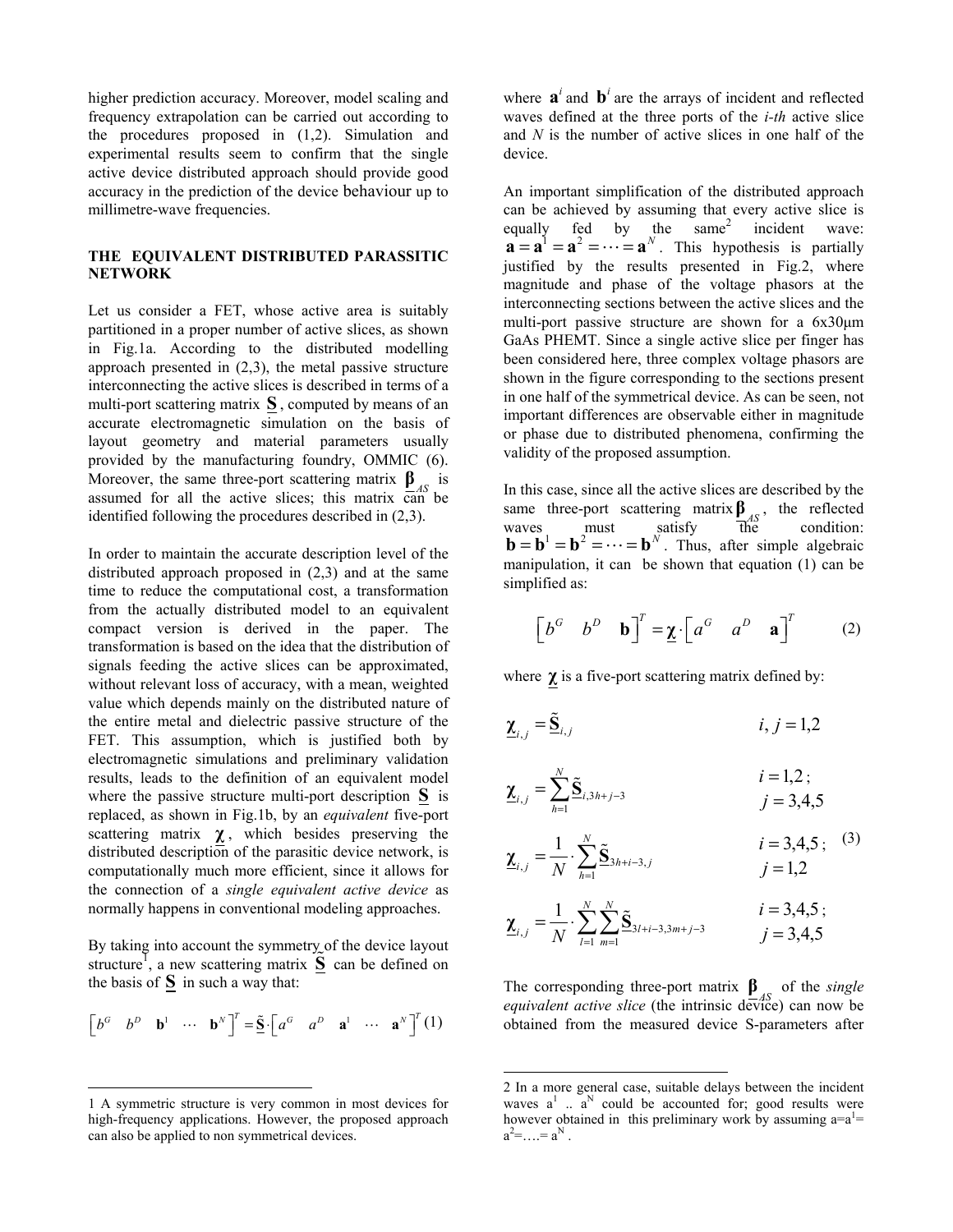de-embedding from the obtained distributed description  $\chi$  of the parasitic network<sup>3</sup>.



*Fig.1: a) Active device partitioning in accordance with the distributed model presented in [2-3]b) equivalent "compact" model* 

#### **MODEL VALIDATION**

 $\overline{a}$ 

Preliminary validation of the proposed approach has been carried out by considering an OMMIC foundry 6x30um GaAs PHEMT. Accurate electromagnetic simulations of the device layout were carried out in order to characterize the passive structure of the device. One active slice per finger, for a total of six active slices, was considered in this phase. According to the procedure described above the scattering matrixes  $\chi$  and  $\beta$ <sub>AS</sub> respectively for the parasitic network and the equivalent active part of the device (see Fig.1b) have been identified in the range 2- 110GHz. Clearly, since the matrix  $\mathbf{B}_{4S}$  is obtained **β** through a simple de-embedding procedure from Sparameter measurements, the model composed by the matrixes  $\chi$  and  $\beta$ <sub>*AS*</sub> exactly reproduces the original measurements. For this reason, as a preliminary validation test, the active slice description  $\beta_{\text{AS}}$  derived for the equivalent single active slice model has been used in conjunction with the distributed network including six active slices, originally characterized through electromagnetic simulations, to predict the S-parameter behavior up to 110GHz. Figure 3 shows the comparison between measured and predicted scattering parameters

for four different bias conditions (Vgs=0,-0.5V, Vds=3,1.5V).

The good agreement of the data in Fig.3, together with the results in Fig.2, preliminary suggests that the model identification procedure considering a single equivalent active slice, instead of a completely distributed approach, leads to results which are practically comparable and represents a good starting point for developing a computationally efficient nonlinear distributed model.



*Fig. 2: Gate and drain voltage phasors (magnitude and phase) for a OMMIC foundry 6x30µm GaAs PHEMT at the interconnecting sections between the active slices and the multiport distributed passive network (one active slice per finger). As expected, almost negligible differences are observable at the different sections.* 



<sup>3</sup> The existence of possibly residual parasitic effects in the equivalent active slice should be carefully evaluated for the accurate non linear modeling of the intrinsic device.